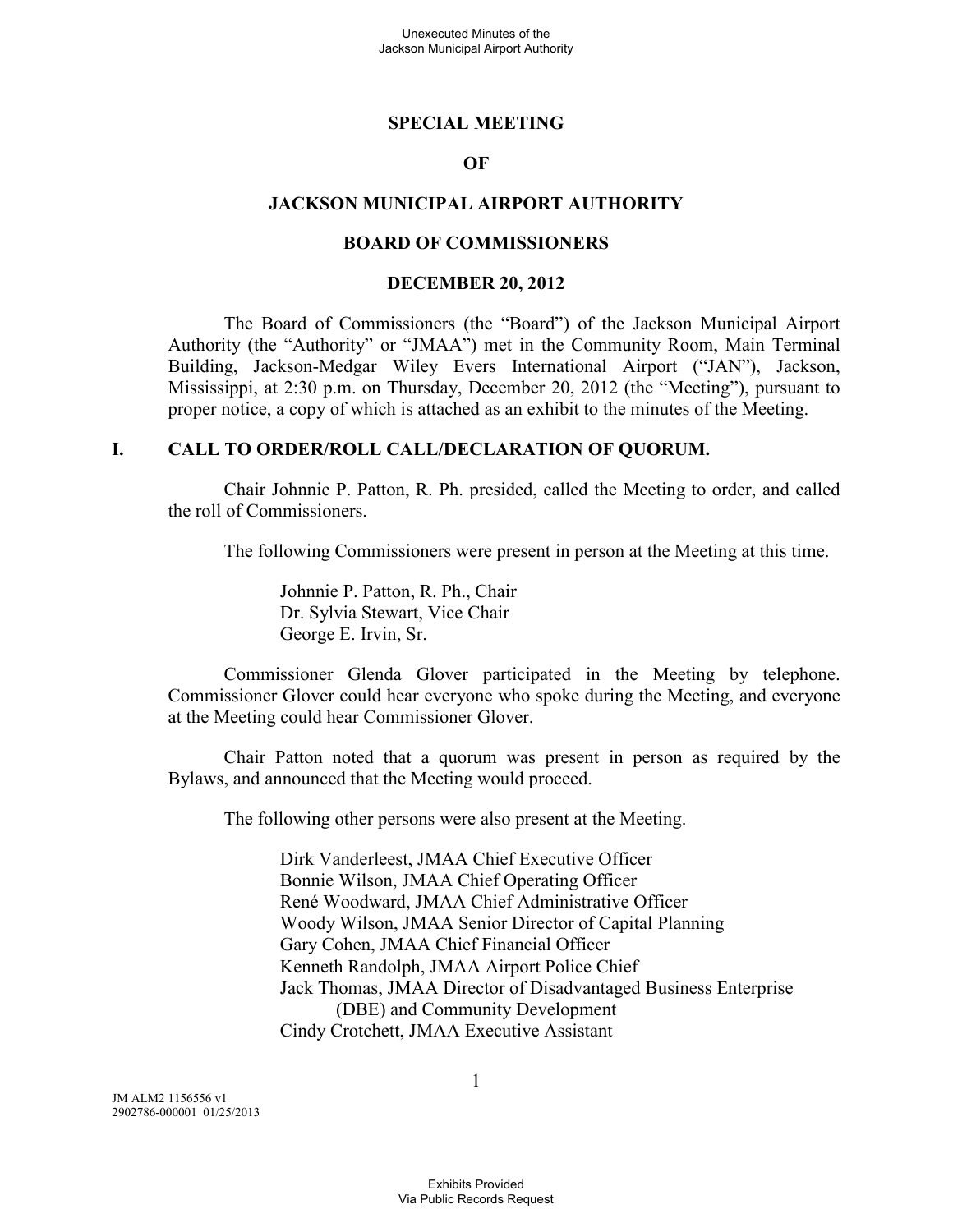Jack Weldy, JMAA Properties Manager Arnetrius Reed Branson, JMAA Comptroller Arlester Johnson, JMAA, JMAA Grounds Maintenance Technician Kimberly Farmer, JMAA Administrative Project Support Joyce Tillman, JMAA Facilities Engineer Chuck Lott, Neel-Schaffer, Inc. John Bourgeois, Waggoner Engineering, Inc. Barbara Blackmon, Blackmon & Blackmon Colette Holt, Colette Holt & Associates John Wainwright, National Economic Research Associates, Inc. Betty Mallett, Betty A. Mallett, PLLC Alan Moore, Baker Donelson Bearman Caldwell & Berkowitz Jeff Wagner, Baker Donelson Bearman Caldwell & Berkowitz Marlena Pickering, Baker Donelson Bearman Caldwell & Berkowitz

# **II. APPROVAL AND EXECUTION OF MINUTES.**

# **A. Special Meeting of the Board of Commissioners, November 20, 2012.**

After discussion, upon motion duly made by Commissioner Irvin, seconded by Commissioner Stewart and unanimously approved by the affirmative votes of all Commissioners present, the minutes described above were approved as presented and directed to be filed in the appropriate minute book and records of the Authority.

## **III. PUBLIC COMMENTS.**

## **A. Presentation of Disparity Study.**

Collette Holt of Colette Holt & Associates and John Wainwright of National Economic Research Associates, Inc. distributed to and discussed with the Board (i) a PowerPoint presentation entitled "Disparity Study Data, Methods, Findings & Conclusions;" (ii) a report entitled "The State of Minority- and Women-Owned Business Enterprises: Evidence from Mississippi" dated December 17, 2012; and (iii) "The State of Minority- and Women-Owned Business Enterprises: Evidence from Mississippi – Program Recommendations" dated December 17, 2012 (collectively, the "Disparity Study Report"). Copies of items the PowerPoint presentation and the Program Recommendations are attached as exhibits to the minutes of the Meeting.

After discussion, the Board took no action on this matter.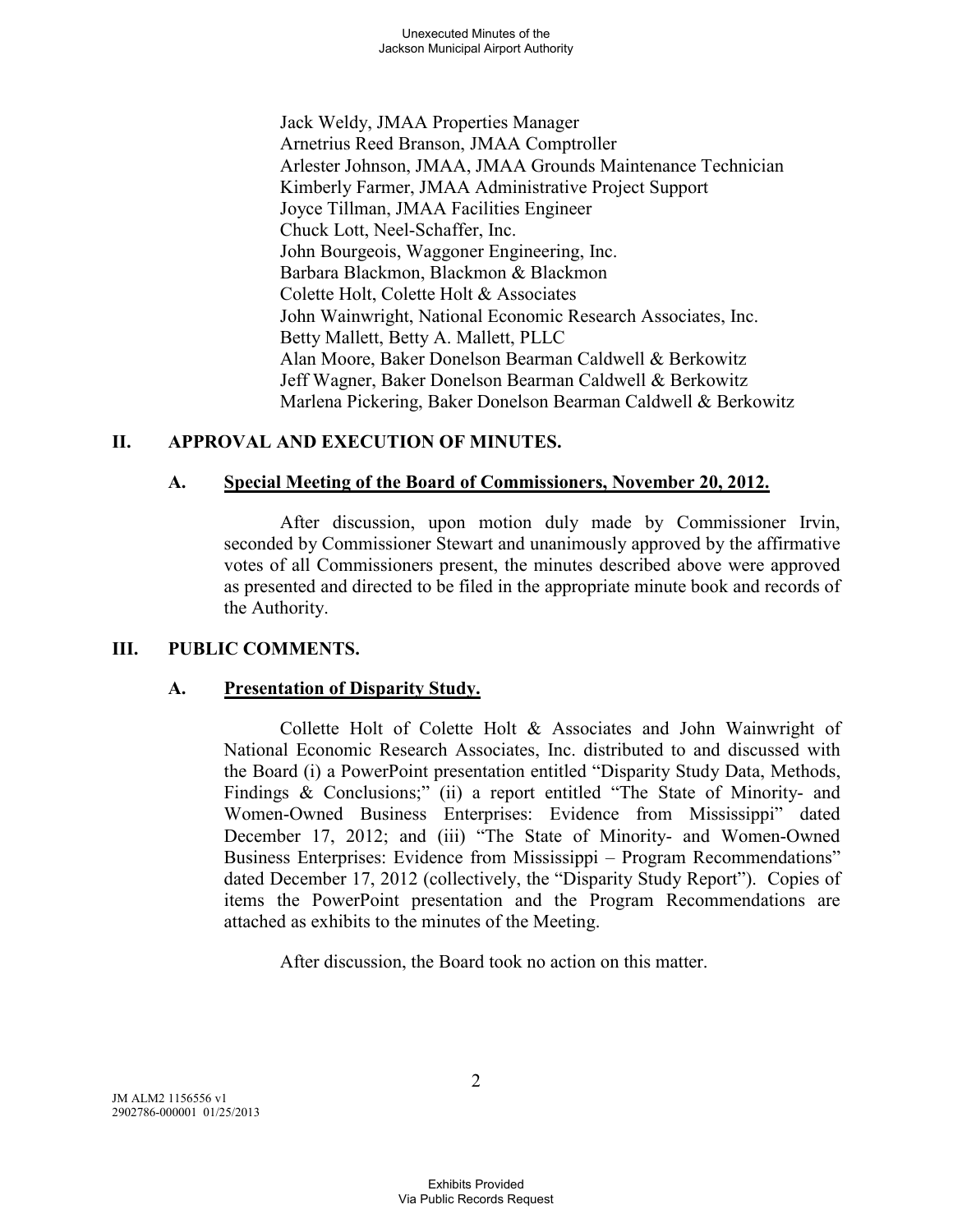## **B. Blackmon & Blackmon, PLLC: BP Claim.**

Barbara Blackmon of Blackmon & Blackmon, Attorneys at Law, PLLC, discussed with the Board a possible claim by the Authority against BP Oil relating to the Gulf oil spill.

After discussion, upon motion duly made by Commissioner Glover, seconded by Commissioner Stewart, and unanimously approved by the affirmative actions of all Commissioners present, the Board adopted the following resolution.

# **RESOLUTION APPROVING AND AUTHORIZING RETENTION OF BLACKMON AND BLACKMON, PLLC WITH RESPECT TO OIL SPILL CLAIMS**

**WHEREAS**, Attorney Barbara Blackmon ("Ms. Blackmon"), of Blackmon and Blackmon, PLLC, discussed with the Board of Commissioners (the "Board") of the Jackson Municipal Airport Authority (the "Authority") the potential availability of settlement funds and other money to the Authority if the financial performance of the Authority had been negatively impacted by the April 2010 BP/Deepwater Horizon Gulf Coast Oil Spill (the "Oil Spill"); and

**WHEREAS**, Ms. Blackmon discussed with the Board the experience and competency of her law firm, Blackmon and Blackmon, PLLC, to submit claims arising from the Oil Spill and, if necessary, to prosecute such claims in court on behalf of any claimant that contends that it suffered or continues to suffer financial losses directly or indirectly from the Oil Spill; and

**WHEREAS**, before submitting a claim to BP arising from the Oil Spill, the Authority must first contend that, to the best of its knowledge, it suffered statistically significant financial losses as a direct or indirect result of the Oil Spill; and

**WHEREAS**, Ms. Blackmon discussed with the Board the ability of Blackmon and Blackmon, PLLC to input the Authority's financial data from years 2007 through 2012 into a certain computer program to determine if the Authority suffered statistically significant financial losses that could be attributable to the Oil Spill; and

**WHEREAS**, Ms. Blackmon requested that Blackmon and Blackmon, PLLC be retained by the Authority, on a contingency fee basis, to assist the Authority with (1) determining whether the Authority's analyzed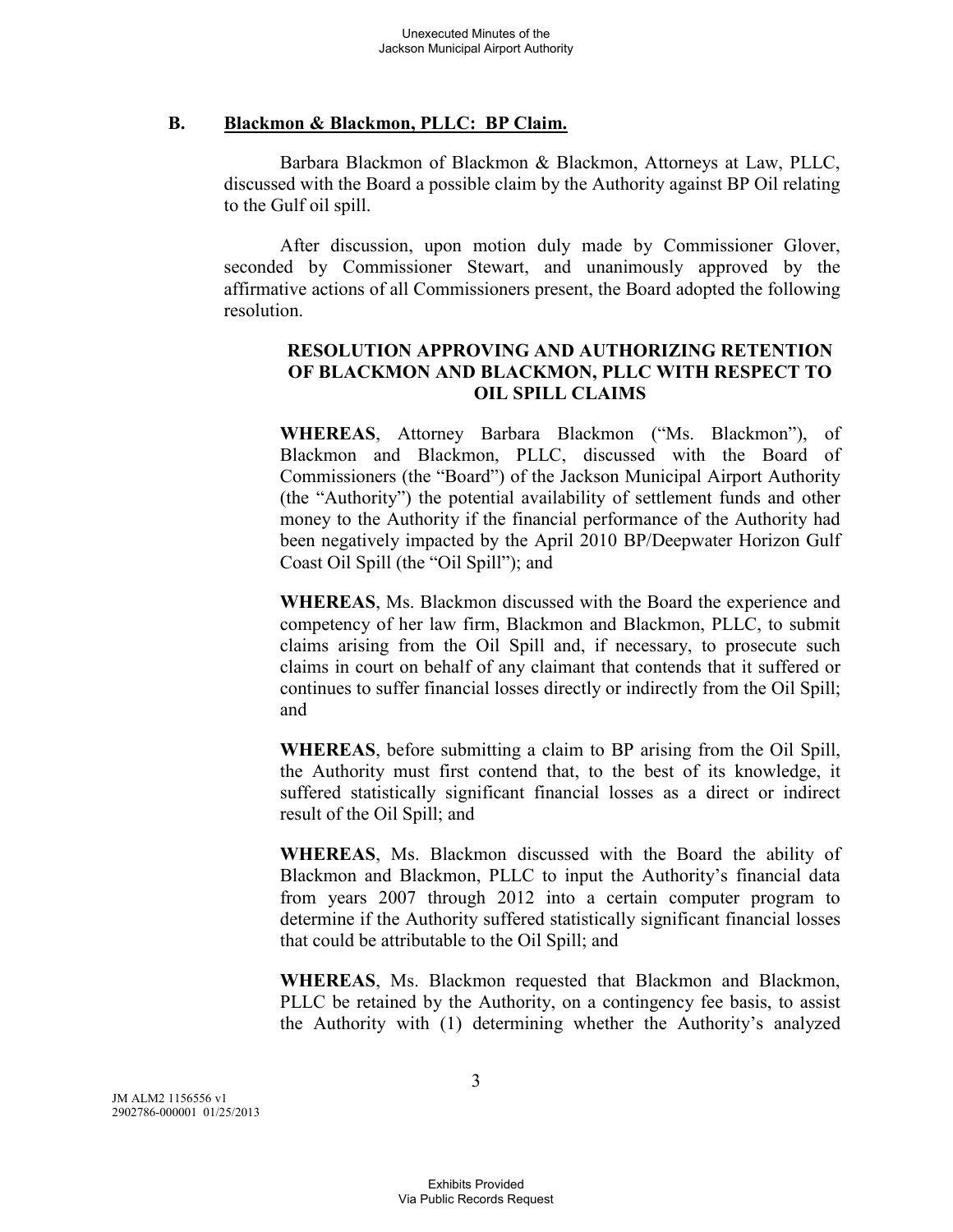financial data demonstrate that the Authority suffered a statistically significant financial loss during and/or following the Oil Spill; (2) submitting a claim to BP or other appropriate entities to recover for losses attributable to the Oil Spill; and (3) filing a lawsuit on behalf of the Authority against any entity responsible for the Authority's financial losses, should the claims process yield unsatisfactory results for the Authority; and

**WHEREAS**, the Board has considered Ms. Blackmon's presentation and requests;

**NOW, THEREFORE, BE IT RESOLVED**, the Board hereby determines that it would be in the best interest of and in furtherance of the duties and responsibilities of the Authority to, and the Board hereby does, take the following actions:

- 1. The Board approves and authorizes execution of a certain Client Retainer Agreement, a copy of which is attached and incorporated herein, and the retention of Blackmon and Blackmon, PLLC on the contingency fee basis described in the Client Retainer Agreement, to determine if the Authority has or may have a claim against BP or other parties potentially responsible for the Authority's financial losses directly or indirectly attributable to the Oil Spill, if any.
- 2. The Board approves and authorizes the Authority's Chief Executive Officer, or any person designated by him, to provide Blackmon and Blackmon, PLLC with the Authority's revenue and expense data for the years 2007 through 2012 and other information necessary to determine if the Authority suffered statistically significant financial losses following the Oil Spill.
- 3. The Board approves and authorizes Blackmon and Blackmon, PLLC, on a contingency fee basis consistent with the Client Retainer Agreement, to submit one or more claims on behalf of the Authority to BP or to any entity with potential liability for the Authority's financial losses, should the Authority's financial data demonstrate a statistically significant financial loss during and/or following the Oil Spill.
- 4. The Board approves and authorizes Blackmon and Blackmon, PLLC, on a contingency fee basis consistent with the Client Retainer Agreement, to file any lawsuit on behalf of the Authority against BP or any entity with potential liability for the Authority's financial losses following the Oil Spill should the claim submittal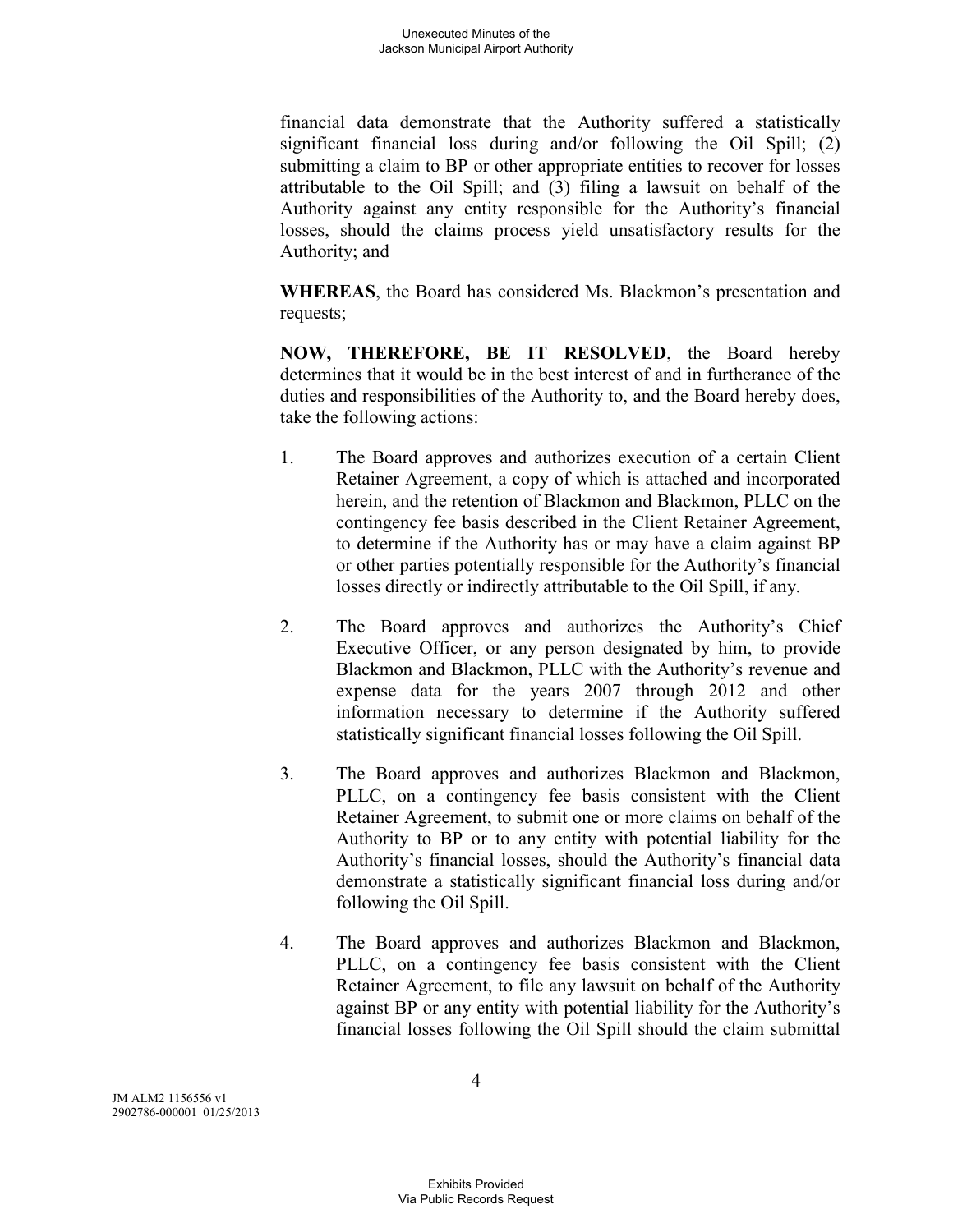process discussed in Paragraph 3 above yield an unsatisfactory result; provided, however, the filing of any such lawsuit shall be subject to the Board's prior approval.

## **IV. REPORTS.**

# **A. Chief Executive Officer.**

- **1.** *Airport Project Manager Summary, Period Ending November 30, 2012.*
- **2.** *Airport Activity Statistics Report, Period Ending November 30, 2012.*

Mr. Vanderleest directed the Board's attention to the Airport Project Manager Summary and the Airport Activity Statistics Report as found in the packet distributed to the Board prior to the Meeting (the "Packet"), and discussed these reports with the Board. A copy of the Packet is attached as an exhibit to the minutes of the Meeting.

## **3.** *Employee Recognitions.*

a. Employee of the Month, December 2012 and 2012 Employee of the Year: Arlester Johnson, Grounds Maintenance Technician III, Hawkins Maintenance Department.

> Mr. Vanderleest recognized and commended Mr. Johnson for being named Employee of the Month for December 2012 and 2012 Employee of the Year.

## **B. Attorney.**

Mr. Moore deferred discussion of any issues until later in the Meeting.

# **V. ACTION ITEMS.**

## **A. Financial Matters.**

## **1.** *Financial Reports for November 2012.*

- a. Balance Sheet: Accept.
- b. Income Statement: Accept.
- c. Claims Docket for November 2012: Approve.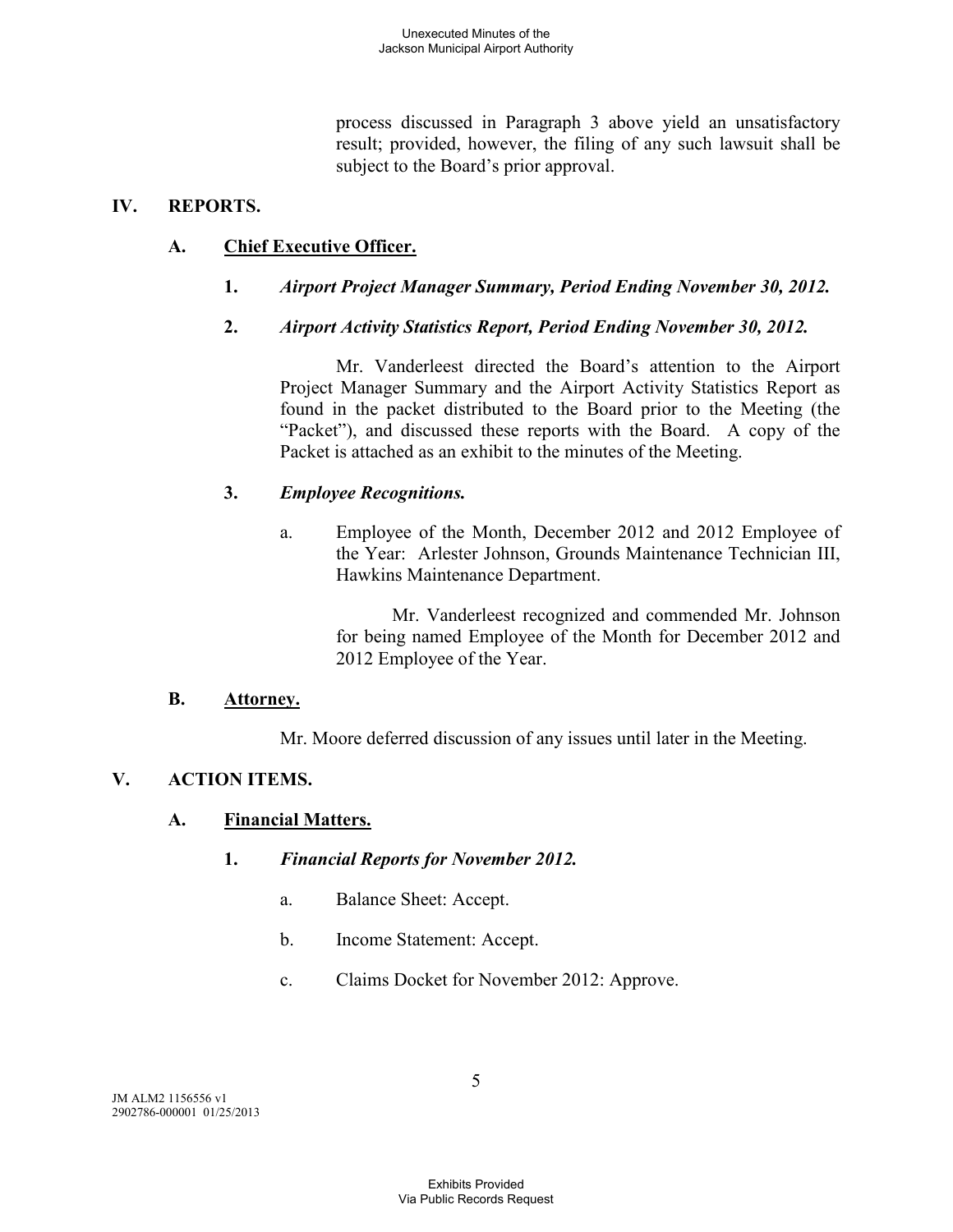Mr. Vanderleest directed the Board's attention to the above referenced financial reports for November 2012, and the Claims Docket for November 2012, all of which were included in the Packet.

After discussion, upon motion duly made by Commissioner Irvin, seconded by Commissioner Stewart, and unanimously approved by the affirmative votes of all Commissioners present, the Board adopted the following resolution.

# **RESOLUTION ACCEPTING FINANCIAL REPORTS FOR NOVEMBER 2012 AND APPROVING AND AUTHORIZING PAYMENT OF CLAIMS DOCKET FOR NOVEMBER 2012**

**WHEREAS**, the Board of Commissioners (the "Board") of the Jackson Municipal Airport Authority (the "Authority") has reviewed and considered (i) the Balance Sheet and the Income Statement for the Authority for the month and period ending November 30, 2012 (the "Financial Reports") and (ii) the Claims Docket of the Authority for the month of November 2012 (the "Claims"), both the Financial Reports and the Claims being (i) included in the packet distributed to the Board prior to the December 20, 2012, Special Meeting of the Board, and (ii) incorporated herein by reference;

**NOW, THEREFORE, BE IT RESOLVED**, the Board hereby (i) accepts the Financial Reports and (ii) approves and authorizes payment of the Claims in the total amount of \$3,089,340.22.

## **B. Service Agreements.**

- **1.** *JMAA Contract No. 12-010, Agreement for General Aviation Consulting Services, Extend Agreement.*
- **2.** *JMAA Contract No. 031-06-007, Consulting Services Agreement, JMAA Disparity Study.*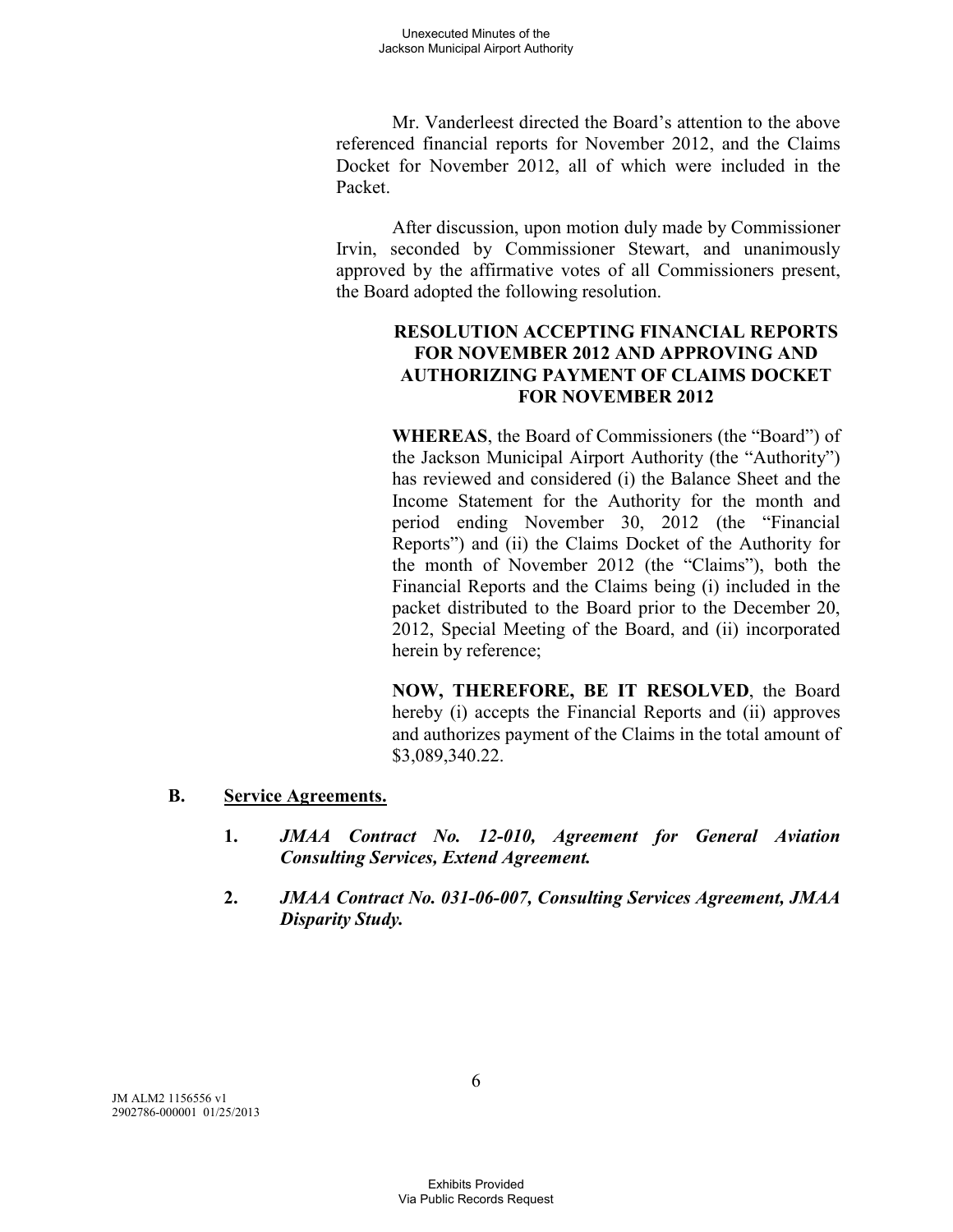# **3.** *JMAA Project No. 002-13, 50th Anniversary Graphic Design and Public Information Services; Agreement for Website Implementation.*

Mr. Vanderleest directed the Board's attention to the memoranda in the Packet, which described these matters, and discussed these matters with the Board.

After discussion, upon motion duly made by Commissioner Irvin, seconded by Commissioner Stewart, and unanimously approved by the affirmative votes of all Commissioners present, the Board adopted the following resolution.

# **RESOLUTION APPROVING AND AUTHORIZING CERTAIN ACTIONS WITH RESPECT TO CERTAIN SERVICE AGREEMENTS**

**WHEREAS**, the staff of the Jackson Municipal Airport Authority (the "Authority") has recommended that the Board of Commissioners (the "Board") of the Authority approve and authorize certain actions with respect to certain service agreements identified below, all as more particularly described in certain memoranda (i) included in the packet distributed to the Board prior to the December 20, 2012, Special Meeting of the Board, and (ii) incorporated herein by reference (separately, each a "Memorandum;" collectively, the "Memoranda"); and

**WHEREAS**, the Board has reviewed the Memoranda and considered the recommendations therein by the staff of the Authority;

**NOW, THEREFORE, BE IT RESOLVED**, the Board hereby determines that it would be in the best interests of and in furtherance of the duties and responsibilities of the Authority to, and the Board hereby does, take the following actions:

1. The Board approves and authorizes negotiation and execution of an amendment to the existing professional services agreement (JMAA Contract No. 12-010) for certain professional consulting services with Aviation Management Consulting Group ("AMCG"), whereby AMCG will provide general aviation consulting services for operations at Jackson-Medgar Wiley Evers International Airport ("JAN") and Hawkins Field ("HKS") for a term of one year at a cost not to exceed \$15,000.00 (the "AMCG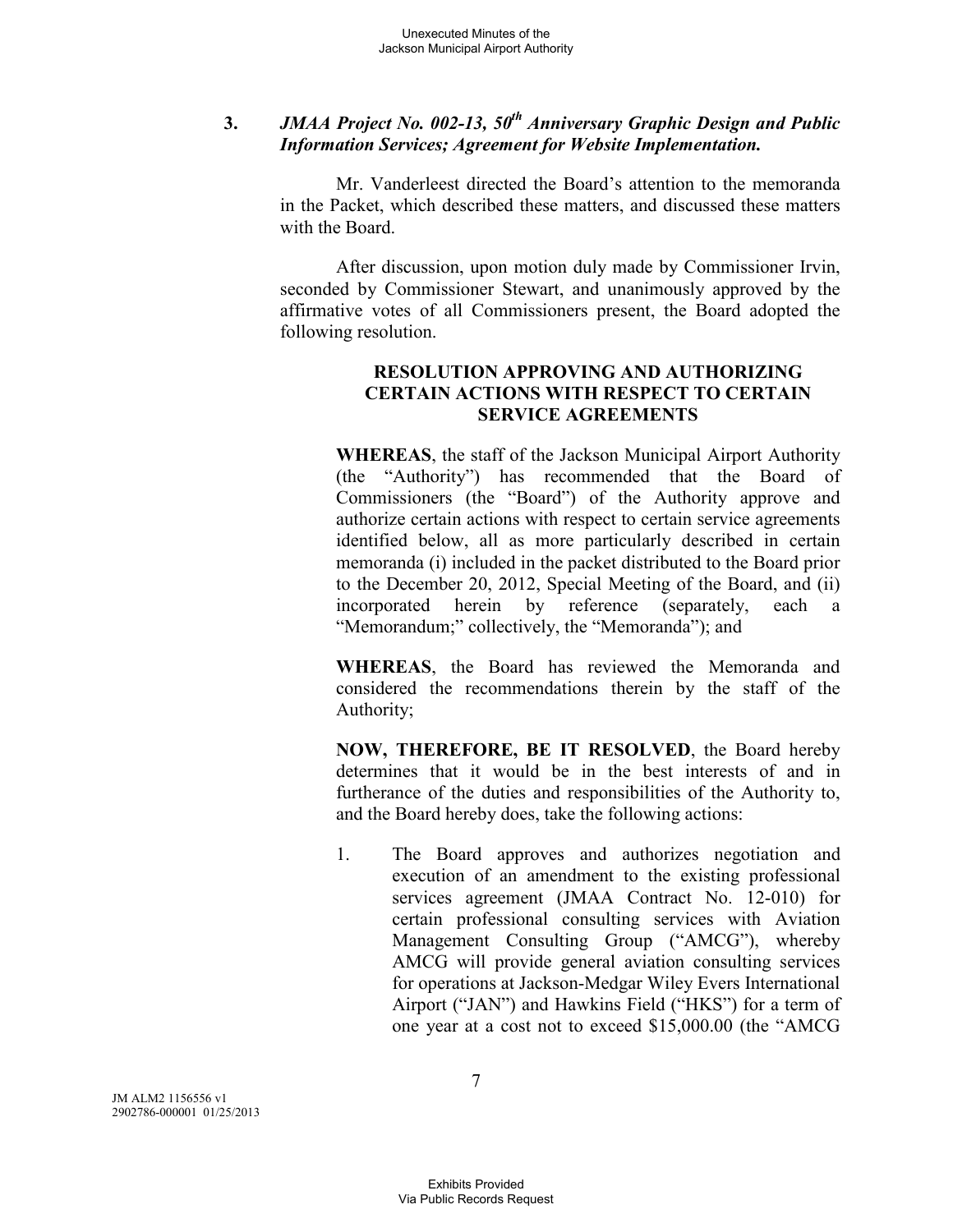Amendment"), said AMCG Amendment to be in such form and to contain such terms and conditions consistent with the Memorandum dated November 28, 2012, which describes this matter, as may be deemed appropriate by the Chief Executive Officer of the Authority, as evidenced by his execution thereof.

- 2. The Board approves and authorizes (i) an increase of \$40,000 in the fees payable to National Economic Research Associates, Inc. ("NERA") for professional services in connection with JMAA Contract No. 031-06-007 for additional work performed in connection with a certain Disparity Study and not covered under the existing professional services agreement with NERA; and (ii) an increase of \$40,000 to the project budget, for a total project budget of \$671,737.41; all as more particularly described in the Memorandum dated November 26, 2012, which describes this matter.
- 3. The Board approves and authorizes negotiation and execution of a professional services agreement with GCR Inc. ("GCR"), whereby GCR will assist with implementation of  $50<sup>th</sup>$  Anniversary themes for the Authority's website and configuration of the emergency event "Dark Site" (JMAA Project No. 002-13;  $50^{\text{th}}$ Anniversary Graphic Design and Public Information Services) at a cost not to exceed \$25,000 (the "GCR Agreement"), said GCR Agreement to be in such form and to contain such terms and conditions consistent with the Memorandum dated December 7, 2012, which describes this matter, as may be deemed appropriate by the Chief Executive Officer of the Authority, as evidenced by his execution thereof.

# **C. Construction Projects.**

- **1.** *JMAA Project No. 011-11, Power Resources Evaluation and Improvements, JAN: Approve Professional Services Agreement to Provide Quality Assurance Testing.*
- **2.** *JMAA Contract No. 013-11-064, Main Terminal, East and West Concourse Improvements, Retail Food and Beverage Service Facility, JAN: Authorize Amendment.*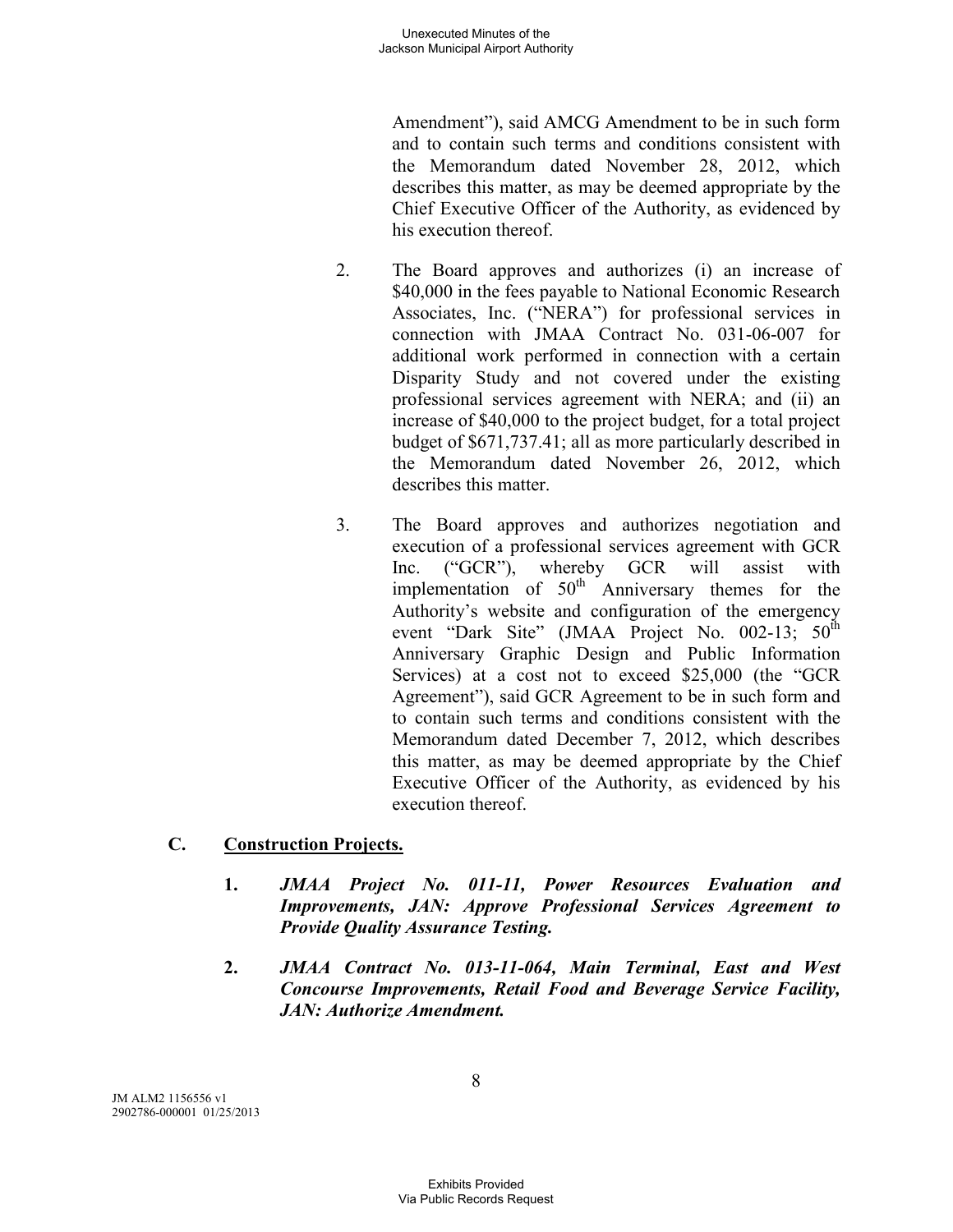**3.** *JMAA Project No. 014-11, Airport Security and Access Control Systems Improvements; Premises Distribution System, JAN: Authorize Advertisement for Bids.* 

## **4.** *JMAA Contracts No. 009-08-374 and 009-08-376, Stabilization of the Old Terminal Building at Hawkins Field: Authorize Amendments.*

Mr. Vanderleest directed the Board's attention to the memoranda in the Packet, which described these matters, and discussed these matters with the Board.

Mr. Vanderleest also distributed to the Board a copy of a PowerPoint presentation by the Faith Group and Dale Partners titled "Project Update Meeting" and dated December 14, 2012, discussing the current status of Item No. 1 above. A copy of the PowerPoint is attached as an exhibit to the minutes of the Meeting.

After discussion, upon motion duly made by Commissioner Irvin, seconded by Commissioner Stewart, and unanimously approved by the affirmative votes of all Commissioners present, the Board adopted the following resolution.

## **RESOLUTION APPROVING AND AUTHORIZING CERTAIN ACTIONS WITH RESPECT TO CERTAIN CONSTRUCTION PROJECTS**

**WHEREAS**, the staff of the Jackson Municipal Airport Authority (the "Authority") has recommended that the Board of Commissioners (the "Board") of the Authority approve and authorize certain actions with respect to certain construction projects identified below, all as more particularly described in certain memoranda (i) included in the packet distributed to the Board prior to the December 20, 2012, Special Meeting of the Board, and (ii) incorporated herein by reference (separately, each a "Memorandum;" collectively, the "Memoranda"); and

**WHEREAS**, the Board has reviewed the Memoranda and considered the recommendations therein by the staff of the Authority;

**NOW, THEREFORE, BE IT RESOLVED**, the Board hereby determines that it would be in the best interests of and in furtherance of the duties and responsibilities of the Authority to, and the Board hereby does, take the following actions: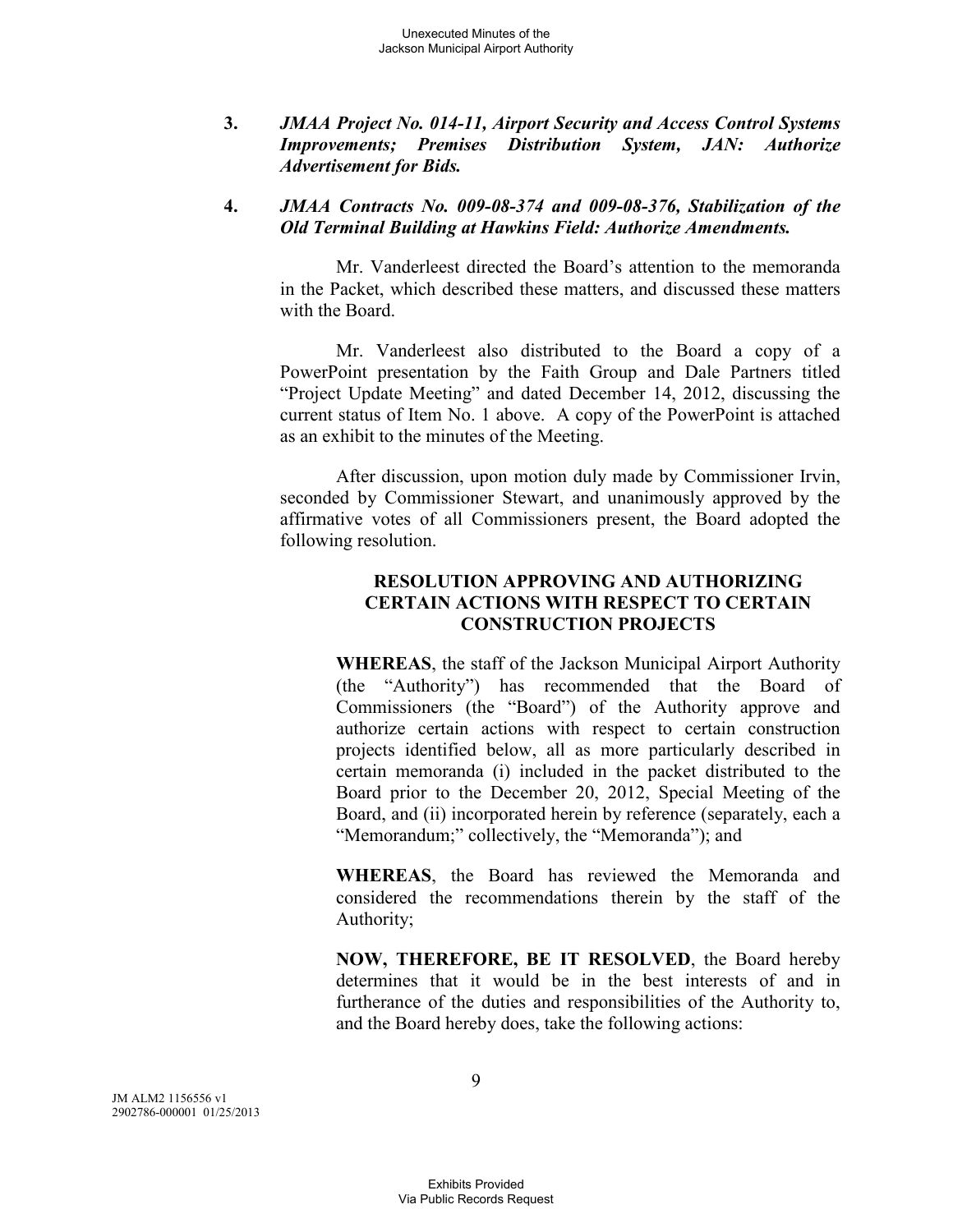#### Unexecuted Minutes of the Jackson Municipal Airport Authority

- 1. The Board approves and authorizes (i) negotiation and execution of a professional services agreement with Ladner Testing Laboratories, Incorporated ("Ladner"), whereby Ladner will perform testing of soils, concrete, piling, masonry and structural steel in support of new construction to house generators and switch gear elements of the standby generator system for the Jackson-Medgar Wiley Evers International Airport ("JAN") for JMAA Project No. 011-11, at a cost not to exceed \$4,500 (the "Ladner Agreement"), all as more particularly described in the Memorandum dated December 4, 2012, which describes this project, said Ladner Agreement to be in such form and to contain such terms and conditions consistent with the Memorandum and the foregoing, as may be deemed appropriate by the Chief Executive Officer of the Authority, as evidenced by his execution thereof; and (ii) an increase to the total project budget by \$4,500 for a total project budget of \$6,271,660; all as set forth in said Memorandum.
- 2. The Board approves and authorizes (i) negotiation and execution of an amendment to the existing professional services agreement with Dale Partners Architects P.A. ("Dale Partners"), whereby Dale Partners will provide additional design and construction review services in connection with the expanded scope of the Main Terminal, East and West Concourse Improvements, Retail Food and Beverage Service Facility project at JAN (JMAA Project No. 013-11-D) (the "Terminal Improvements Project"), the cost of said additional services not to exceed \$65,455 for a total contract cost of \$1,425,584.13 (the "Dale Partners Amendment"), said Dale Partners Amendment to be in such form and to contain such terms and conditions consistent with the Memorandum dated December 14, 2012, which describes this matter, as may be deemed appropriate by the Chief Executive Officer of the Authority, as evidenced by his execution thereof; and (ii) an expanded project budget to address the probable cost of construction for additional project elements for a new total project budget of \$15,472,522.11, as set forth in said Memorandum.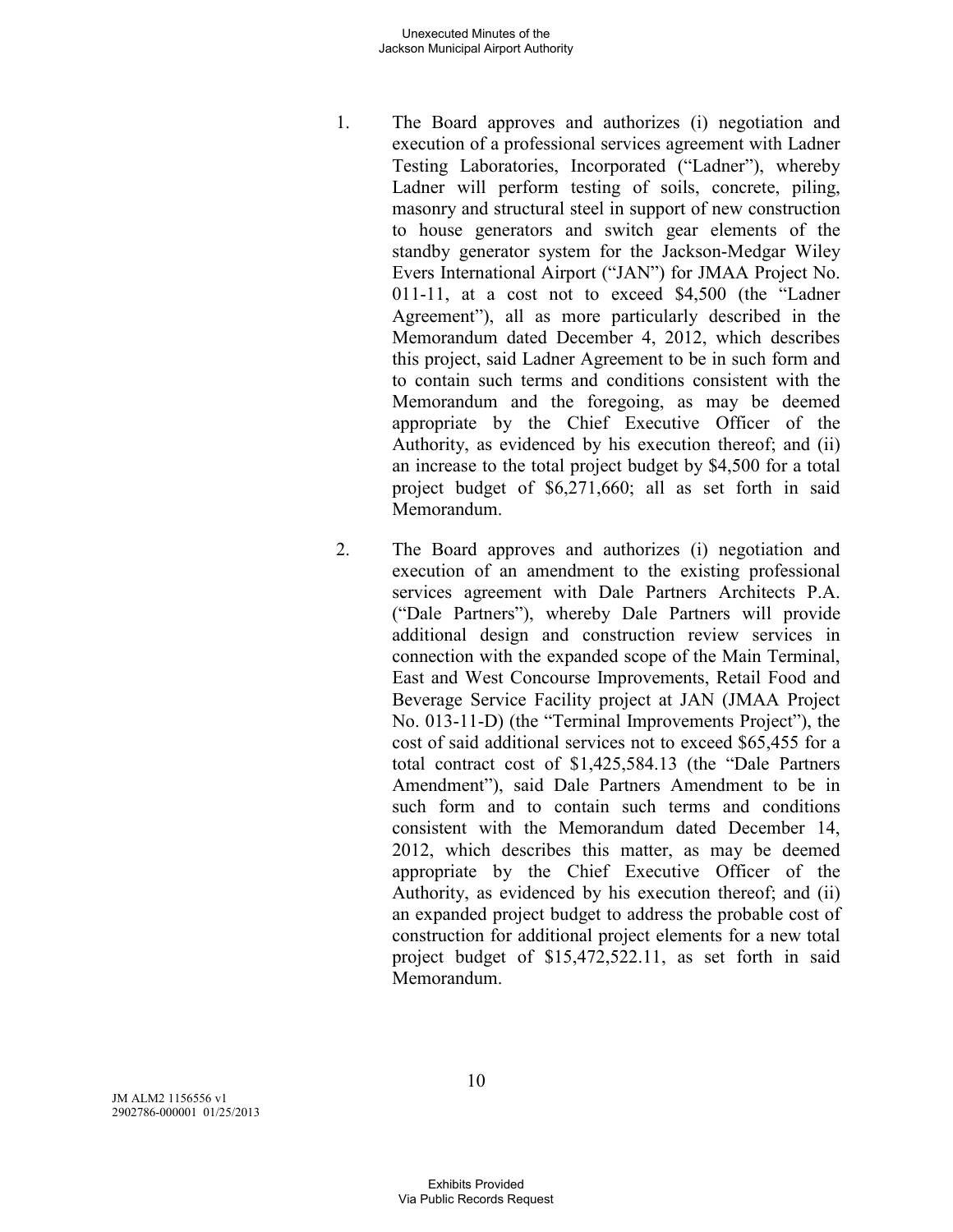- 3. The Board approves and authorizes publication of an advertisement for bids for construction and related services in connection with the Premises Distribution System and Security System Infrastructure construction elements of the Airport Security and Access Control Systems Improvements and Premises Distribution System project at JAN (JMAA Project No. 014-11), as more particularly described in the Memorandum dated December 14, 2012, relating to this matter.
- 4. The Board approves and authorizes (i) negotiation and execution of an amendment to the professional services agreement with Gresham Smith and Partners ("GSP") for additional structural engineering design and expenses, at a cost not to exceed \$18,500 (the "GSP Amendment"), as more particularly described in the Memorandum dated December 11, 2012, which describes this matter, said GSP Amendment to be in such form and to contain such terms and conditions consistent with the Memorandum, as may be deemed appropriate by the Chief Executive Officer of the Authority, as evidenced by his execution thereof; (ii) execution and accomplishment of Change Order No. 1 to Contract No. 009-08-376 with Mid State Construction of Mississippi, LLC ("Mid State") for additional work at an additional cost of \$200,000 in connection with Project No. 009-08, South Terminal Building Renovation at Hawkins Field (the "HKS Terminal Project"); and (iii) an amended HKS Terminal Project budget of \$1,270,860.42, all as set forth in said Memorandum.

## **D. Procurements.**

## **1.** *Maintenance Department Vehicles.*

## **2.** *Fuel for JMAA Operations.*

Mr. Vanderleest directed the Board's attention to the memoranda in the Packet, which described these matters, and discussed these matters with the Board.

After discussion, upon motion duly made by Commissioner Irvin, seconded by Commissioner Stewart, and unanimously approved by the affirmative votes of all Commissioners present, the Board adopted the following resolution.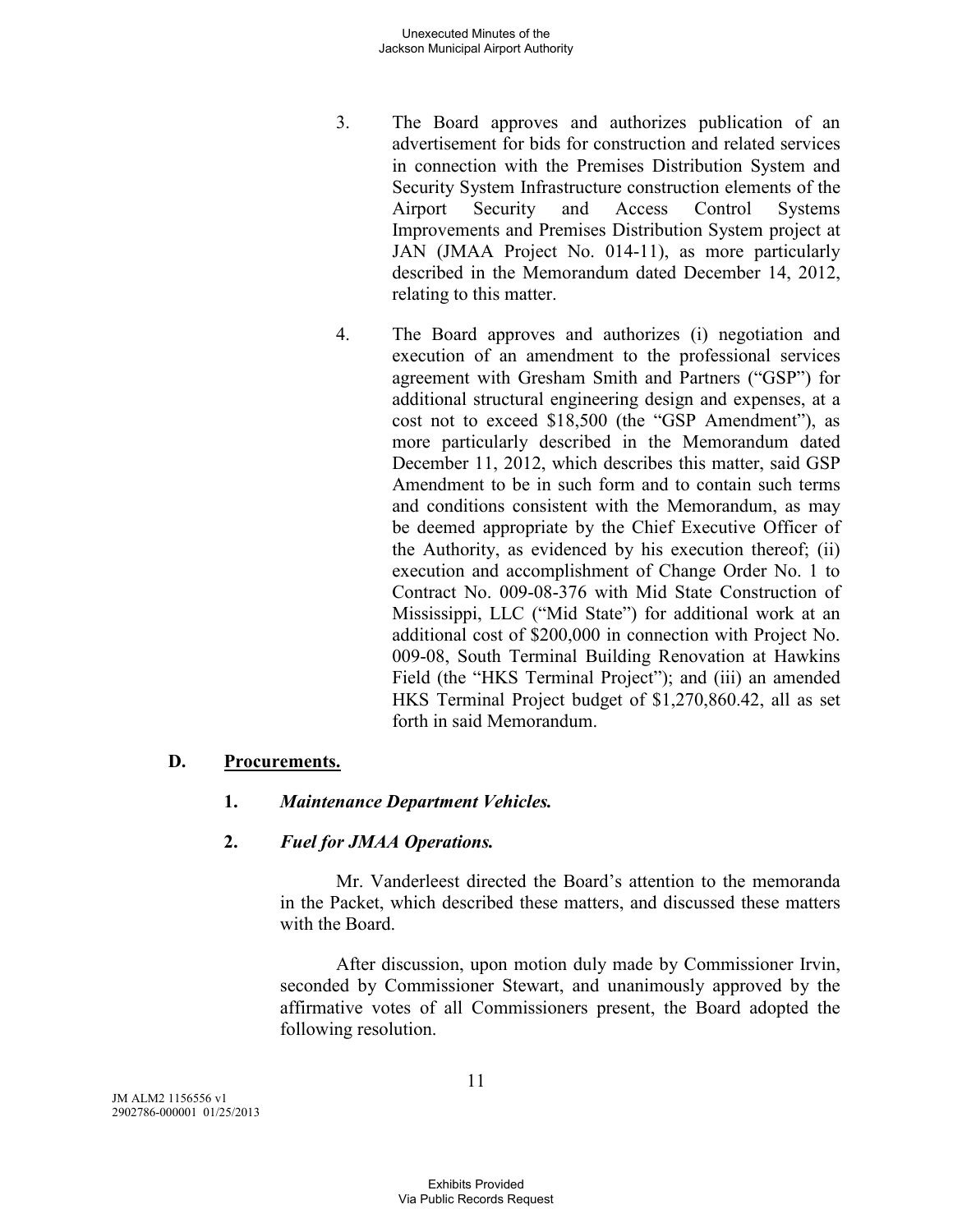# **RESOLUTION APPROVING AND AUTHORIZING CERTAIN ACTIONS WITH RESPECT TO CERTAIN PROCUREMENTS**

**WHEREAS**, the staff of the Jackson Municipal Airport Authority (the "Authority") has recommended that the Board of Commissioners (the "Board") of the Authority approve and authorize certain actions with respect to certain procurements identified below, all as more particularly described in certain memoranda (i) included in the packet distributed to the Board prior to the December 20, 2012, Special Meeting of the Board, and (ii) incorporated herein by reference (separately, each a "Memorandum;" collectively, the "Memoranda"); and

**WHEREAS**, the Board has reviewed the Memoranda and considered the recommendations therein by the staff of the Authority;

**NOW**, **THEREFORE, BE IT RESOLVED**, the Board hereby determines that it would be in the best interests of and in furtherance of the duties and responsibilities of the Authority to, and the Board hereby does, take the following actions:

- 1. The Board (i) approves and authorizes the purchase of three new vehicles at a total cost not to exceed \$76,461 (the "New Vehicles") in accordance with the Memorandum dated December 10, 2012, which describes this matter; (ii) finds and determines that three vehicles selected for replacement are no longer needed by the Authority for the conduct of its business and should be declared surplus (the "Surplus Vehicles"), as described in said Memorandum; and (iii) authorizes and directs the staff of the Authority to notify public entities of the availability of the Surplus Vehicles to be transferred under an inter-government transfer for a nominal fee.
- 2. The Board approves and authorizes negotiation and execution of a purchase agreement with Petroleum Traders Corporation ("PTC"), pursuant to which PTC will sell fuel to the Authority on an as-needed basis through December 20, 2013, at an aggregate cost not to exceed \$151,066, all as more particularly described in the Memorandum dated December 10, 2012, which describes this matter, said PTC Agreement to be in such form and to contain such terms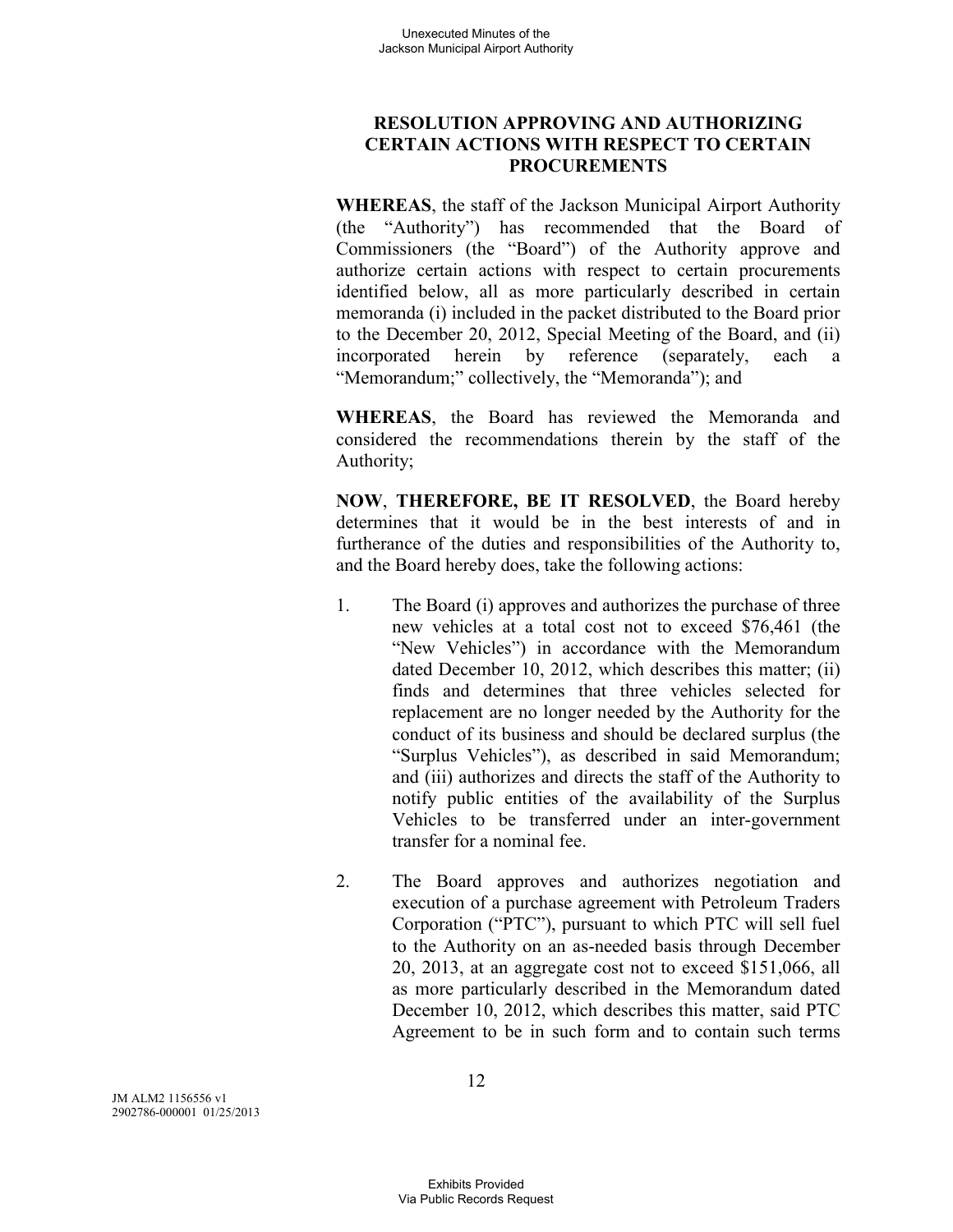and conditions consistent with said Memorandum, as may be deemed appropriate by the Chief Executive Officer of the Authority, as evidenced by his execution thereof.

#### **E. Grants.**

There was no discussion or action regarding grants at the Meeting.

## **F. Other Matters.**

#### **1.** *Presentation of Disparity Study.*

This matter was discussed earlier in the Meeting.

#### **2.** *Daily Equipment Company: Hanger Lease Assignment.*

At Mr. Vanderleest's request, Mr. Wagner advised the Board that Daily Equipment Company ("DEC") had asked the Authority to consent to its assignment of a hanger lease at Hawkins Field to Emmerson Asset Management, LLC.

After discussion, upon motion duly made by Commissioner Stewart, seconded by Commissioner Irvin, and unanimously approved by the affirmative votes of all Commissioners present, the Board adopted the following resolution

## **RESOLUTION APPROVING AND AUTHORIZING CONSENT TO ASSIGNMENT OF NONCOMMERCIAL HANGAR LEASE AGREEMENT BY DAILY EQUIPMENT COMPANY TO EMMERSON ASSET MANAGEMENT, LLC**

**WHEREAS**, the Jackson Municipal Airport Authority (the "Authority") previously entered into a certain Noncommercial Hangar Lease Agreement with Daily Equipment Company ("DEC"), dated July 14, 2006, as amended as of July 23, 2008, by Amendment No. 1 (as amended, the "Agreement"), pursuant to which the Authority has leased an aircraft hangar and related facilities at Hawkins Field Airport to DEC; and

**WHEREAS**, pursuant to Article 16 of the Agreement, DEC may not assign the Agreement unless DEC first obtains the Authority's prior written consent to such assignment; and

**WHEREAS**, DEC has expressed a desire to assign all of its right, title and interest in, to and under the Agreement to Emmerson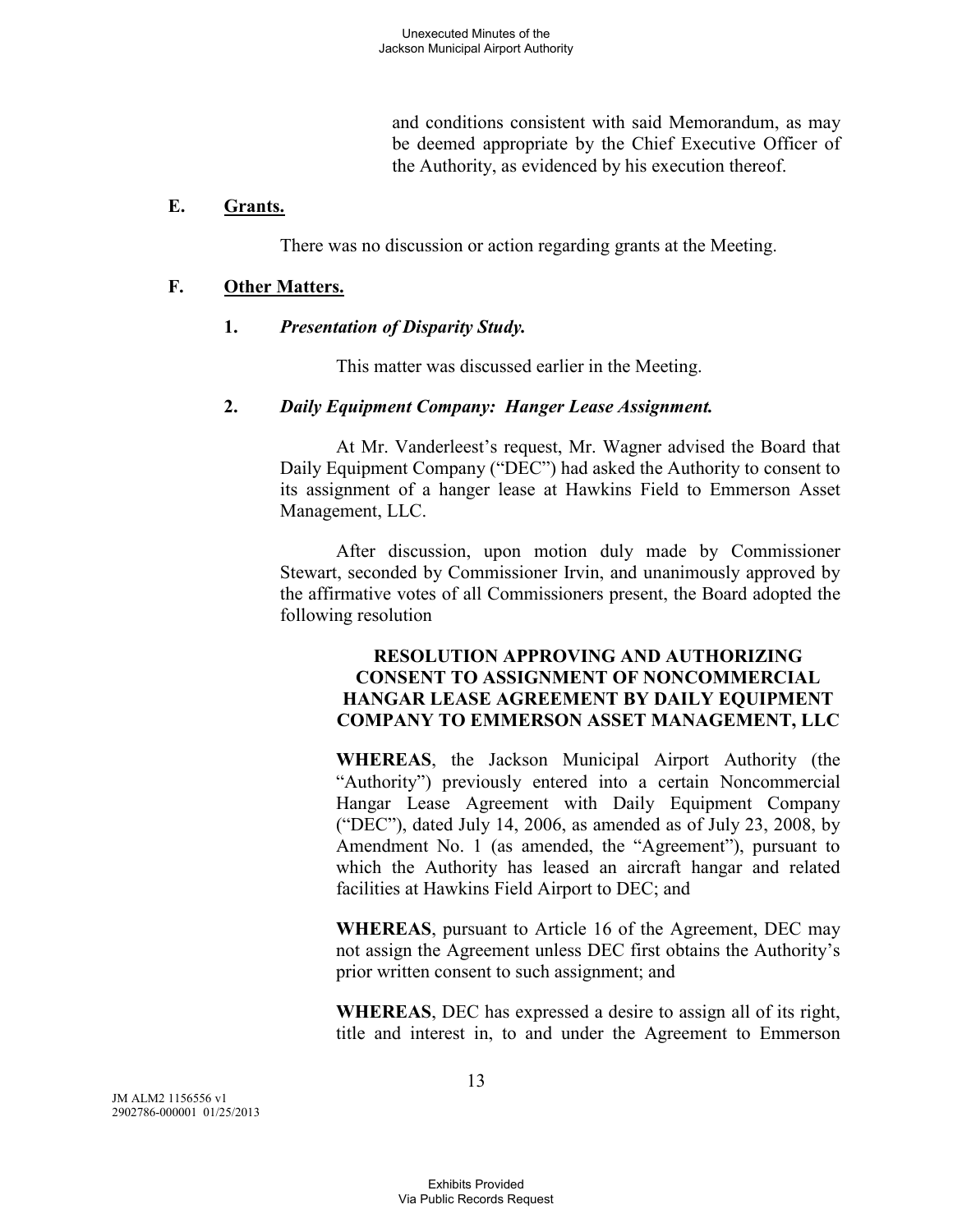Asset Management, LLC ("EAM") pursuant to a written agreement for assignment; and

**WHEREAS**, DEC has requested that the Board of Commissioners (the "Board") of the Authority approve and authorize negotiation and execution of a consent to an assignment of the Agreement from DEC to EAM, provided that EAM binds itself to each of the terms and conditions of the Agreement (the "Consent"); and

**WHEREAS**, the Authority's staff has recommended that the Board approve DEC's request as described above, and the Board has carefully considered DEC's request;

**NOW, THEREFORE, BE IT RESOLVED**, the Board hereby determines that it would be in the best interest of and in furtherance of the duties and responsibilities of the Authority to, and the Board hereby does, approve and authorize execution of the Consent, said Consent to be in such form and to contain such terms and conditions consistent with the foregoing as may be deemed appropriate by the Chief Executive Officer of the Authority, as evidenced by his execution thereof.

## **3.** *Early Issue.*

Mr. Vanderleest distributed to the Board a description of an early issue claim (the "Early Issue Claim"), and discussed the Early Issue Claim with the Board. A copy of the Early Issue Claim is attached as an exhibit to the minutes of the Meeting.

After discussion, upon motion duly made by Commissioner Stewart, seconded by Commissioner Glover, and unanimously approved by the affirmative votes of all Commissioners present, the Board adopted the following resolution.

## **RESOLUTION APPROVING AND AUTHORIZING PAYMENT OF CERTAIN EARLY ISSUE CLAIMS**

**WHEREAS**, the staff of the Jackson Municipal Airport Authority (the "Authority") has recommended that the Board of Commissioners of the Authority (the "Board") approve and authorize prompt payment of a certain early issue claim (the "Early Issue Claim"), a description of the Early Issue Claim being attached as an exhibit to the minutes of the December 20, 2012, Special Meeting of the Board; and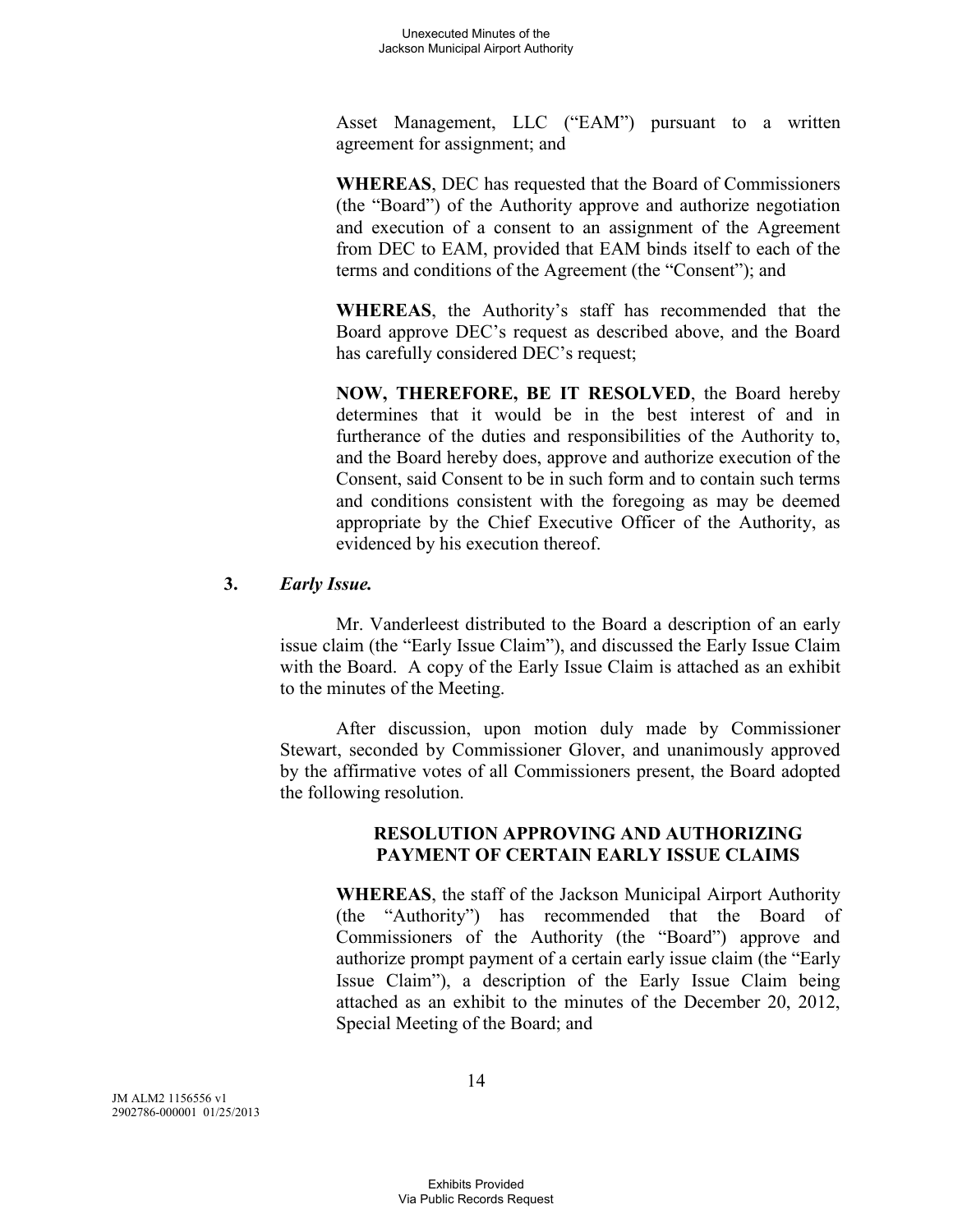**WHEREAS**, the Board has reviewed the Early Issue Claim and considered said recommendation by the staff of the Authority;

**NOW**, **THEREFORE, BE IT RESOLVED**, the Board hereby determines that the Early Issue Claim is an appropriate and proper expense incurred in connection with authorized responsibilities and duties of the Authority, and hereby approves and authorizes prompt payment of the Early Issue Claim in the total amount of \$2,014.46.

## **4.** *Board Travel.*

The Board discussed the benefits of participation in the Airports Council International – North America 2013 CEO Forum and Winter Board of Directors Meeting, to be held in Miami, Florida on February 6 – 8, 2013.

After discussion, upon motion duly made by Commissioner Irvin, seconded by Commissioner Glover, and unanimously approved by the affirmative votes of all Commissioners present, the Board adopted the following resolution.

# **RESOLUTION APPROVING BOARD TRAVEL TO AND PARTICIPATION IN THE AIRPORTS COUNCIL INTERNATIONAL – NORTH AMERICA 2013 CEO FORUM AND WINTER BOARD OF DIRECTORS MEETING ON FEBRUARY 6-8, 2013, IN MIAMI, FLORIDA**

**WHEREAS**, the Board of Commissioners (the "Board") of the Jackson Municipal Airport Authority (the "Authority") has reviewed the agenda and considered the benefits which would accrue to the Authority from attendance by the Authority's Commissioners at the Airports Council International – North America 2013 CEO Forum and Winter Board of Directors Meeting on February 6-8, 2013 in Miami, Florida (the "Conference");

**NOW**, **THEREFORE, BE IT RESOLVED**, the Board hereby determines that participation by the Authority's Commissioners in the Conference would be extremely beneficial to the Authority, and hereby approves and authorizes travel to the Conference by the Authority's Commissioners and reimbursement of reasonable expenses incurred by the Authority's Commissioners in connection with attendance at the Conference, all in accordance with the Authority's Board Travel Policy.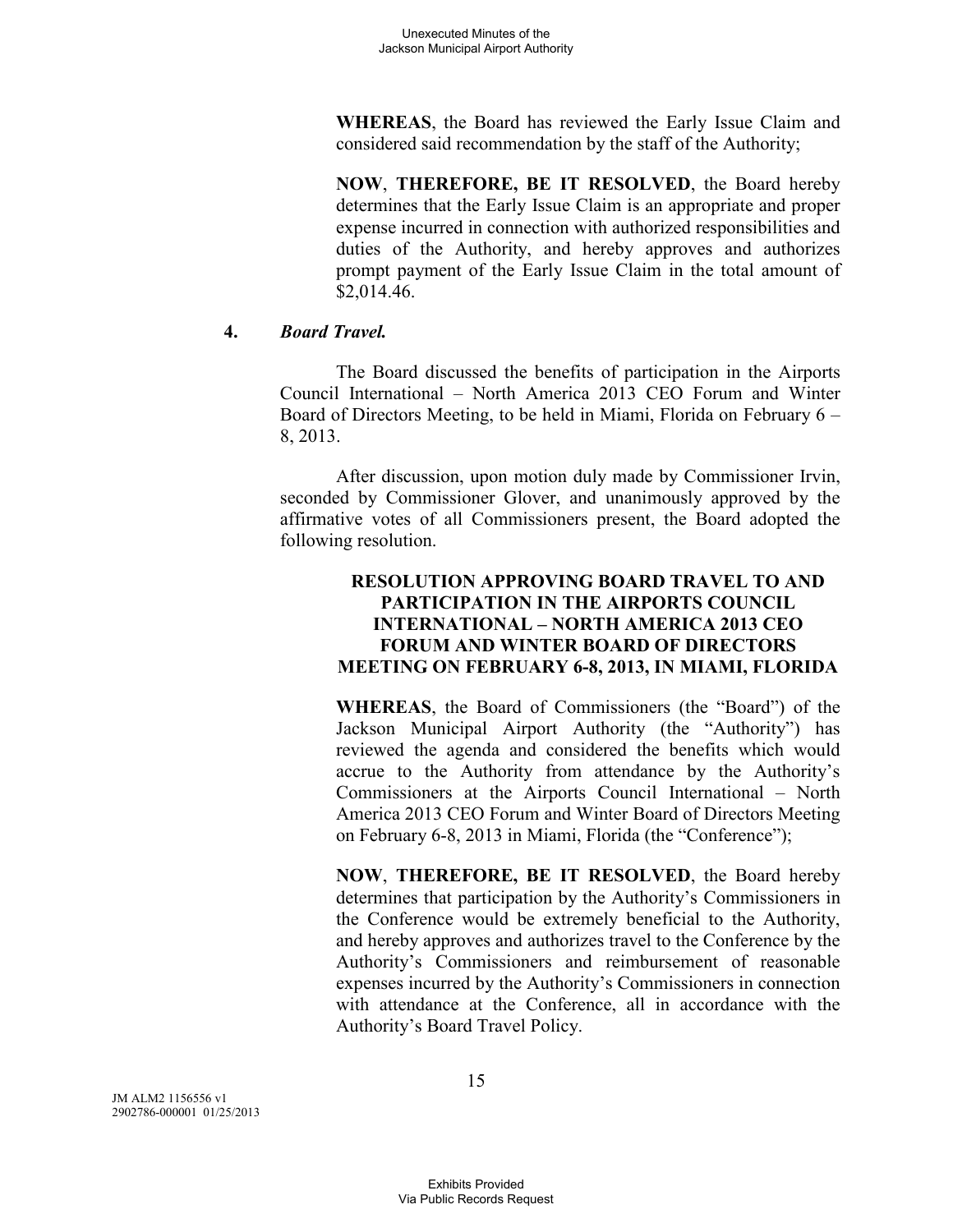## **VI. CLOSED SESSION.**

At approximately 3:20 p.m., upon motion duly made by Commissioner Irvin, seconded by Commissioner Stewart, and unanimously approved by the affirmative votes of all Commissioners present, the Board adopted a resolution authorizing the Board to enter Closed Session for the limited purpose of considering whether to enter Executive Session for the limited purpose of discussing strategy regarding a possible litigation matter, which qualified under Mississippi law to be considered in Executive Session and which required confidential treatment.

The Board asked Mr. Vanderleest, Ms. Wilson, Mr. Moore, Mr. Wagner and Ms. Pickering to remain during the Closed Session. Everyone else present at the Meeting left the Community Room at this time.

At approximately 3:21 p.m., the Board met in Closed Session.

At approximately 3:22 p.m., upon motion duly made by Commissioner Stewart, seconded by Commissioner Glover, and unanimously approved by the affirmative votes of all Commissioners present, the Board voted to enter into Executive Session for the limited purpose of discussing strategy regarding a possible litigation matter, which qualified under Mississippi law to be considered in Executive Session and which required confidential treatment.

The Board asked everyone present during the Closed Session to remain for the Executive Session.

Mr. Wagner and Ms. Pickering attempted to inform those outside the Meeting that the Board had voted to enter Executive Session, but there was no one outside the Meeting.

## **VII. EXECUTIVE SESSION.**

At 3:23 p.m., the Board met in Executive Session.

## **VIII. OPEN SESSION.**

At approximately 3:45 p.m., the Board reconvened the Meeting in Open Session. Mr. Wagner and Ms. Pickering attempted to invite those outside the Meeting back into the Meeting, but no one was outside the Meeting.

Chair Patton announced that, during the Executive Session, the Board had discussed a possible claim to be made by the Authority against a certain professional consultant of the Authority. After discussion, the Board had authorized the Authority's attorneys to give notice and discuss the possible claim with the consultant, and then report back to the Board.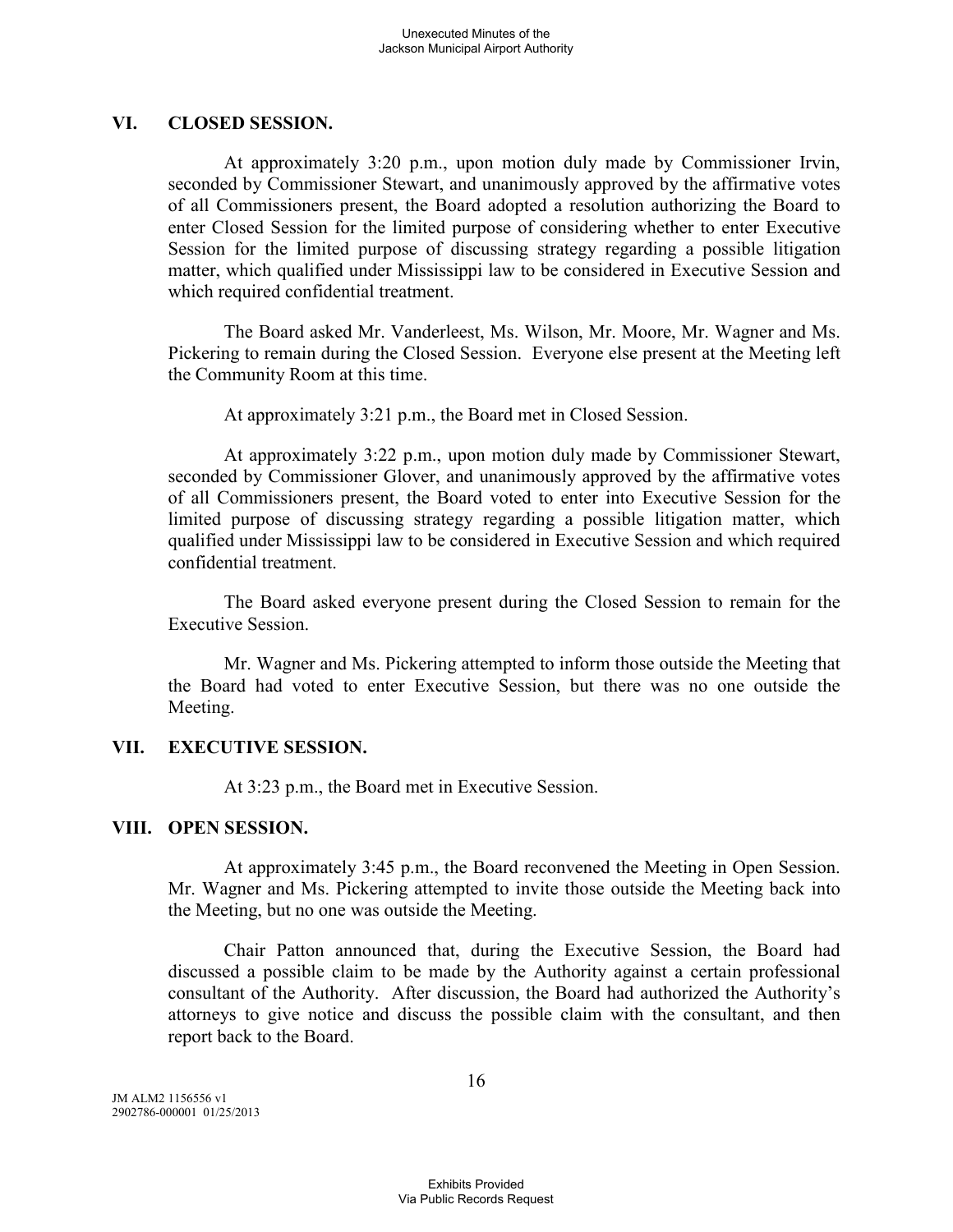# **A. Attorney's Report.**

## **1.** *2013 Legislation.*

Mr. Moore discussed with the Board proposed legislation to ensure that certain non-felony charges, such as traffic tickets, would be handled in the courts of the county in which an airport is located, rather than a county which is the principal site of the municipality. For JMAA purposes, that would shift judicial proceedings for those non-felonies from Hinds County and City of Jackson Municipal Court to the courts in Rankin County. Mr. Moore said that this legislation had been recommended by the staff, and was based on a need to engage the same prosecutors and judicial system in handling matters which involve both non-felonies and felonies. Prosecuting one in Hinds County and the other in Rankin County has proven to be extremely time-consuming and problematic, with several instances in which the non-felony prosecution was not handled successfully, leading to a dismissal of the felony charges in Rankin County and exposing the Authority to the threat of litigation. After advising the Board that the deadline for introducing the legislation in the 2013 Legislative Session was January 16, 2013, Mr. Moore asked the Board to consider authorizing the filing of this legislation, subject to approval of the legislation by Mayor Johnson of Jackson. A copy of the proposed legislation is attached as an exhibit to the minutes of this Meeting.

During discussion, Mr. Moore and Mr. Wagner discussed with the Board the amount of non-felony misdemeanor fines related to charges at JAN, which had been received by the City of Jackson Municipal Court over the past several years.

During discussion, the Commissioners expressed concern over authorizing the filing of this legislation before receiving approval from Mayor Johnson, and determined not to take any action on this matter until Mayor Johnson had been briefed and the Board advised of his response.

## **IX. DISCUSSION: STRATEGIC INITIATIVES.**

There was no discussion or action regarding strategic initiatives at the Meeting.